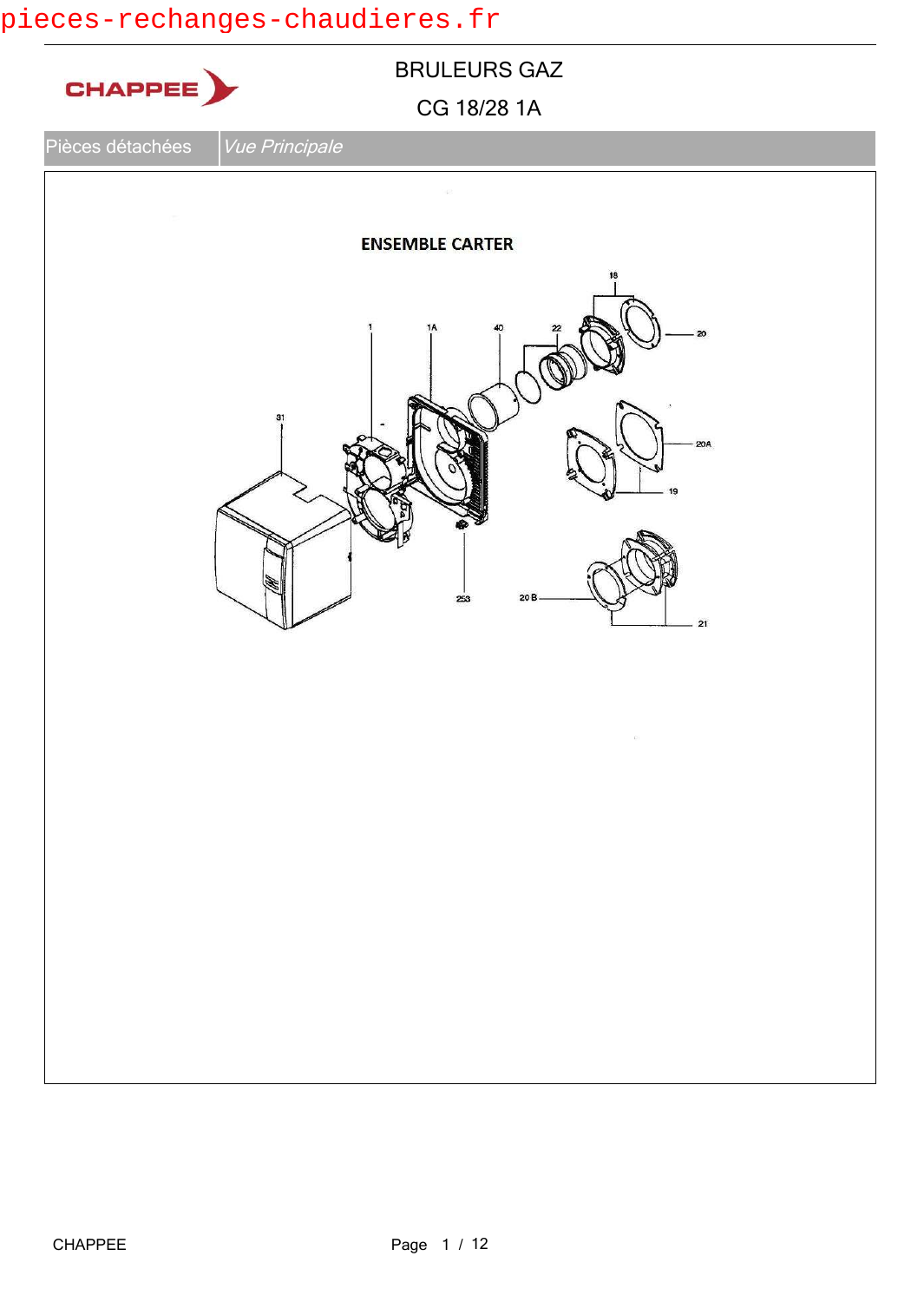

BRULEURS GAZ

| Réf. | Référence | <b>Description</b>            | Qté | Remarques |
|------|-----------|-------------------------------|-----|-----------|
|      | S58084235 | DEMI VOLUTE ARRIERE COMPLETE  |     |           |
| 1A   | S58084151 | DEMI VOLUTE AVANT COMPLETE    |     |           |
| 18   | S58084172 | <b>BRIDE FIXATION BRULEUR</b> |     |           |
| 19   | S58084258 | <b>CONTRE BRIDE COMPLETE</b>  |     |           |
| 20A  | S58390086 | JOINT ETANCHEITE 230X230      |     |           |
| 20B  | S58390103 | <b>JOINT ENTRETOISE BRIDE</b> |     |           |
| 20   | S58390098 | JOINT DE FACADE 18/28         |     |           |
| 21   | S58084233 | <b>BRIDE ENTRETOISE 18/28</b> |     |           |
| 22   | S58084246 | <b>TUYERE TYPE 18</b>         |     |           |
| 22   | S58084251 | <b>TUYERE TYPE 28</b>         |     |           |
| 31   | S58084244 | CAPOT CHAPPEE COMPLET         |     |           |
| 40   | S58119359 | <b>SUPPORT TUYERE GS 28</b>   |     |           |
| 40   | S58169696 | TUBE SUPPORT TUYERE ML 300    |     |           |
| 40   | S58169697 | <b>SUPPORT TUYERE GL1</b>     |     |           |
|      |           |                               |     |           |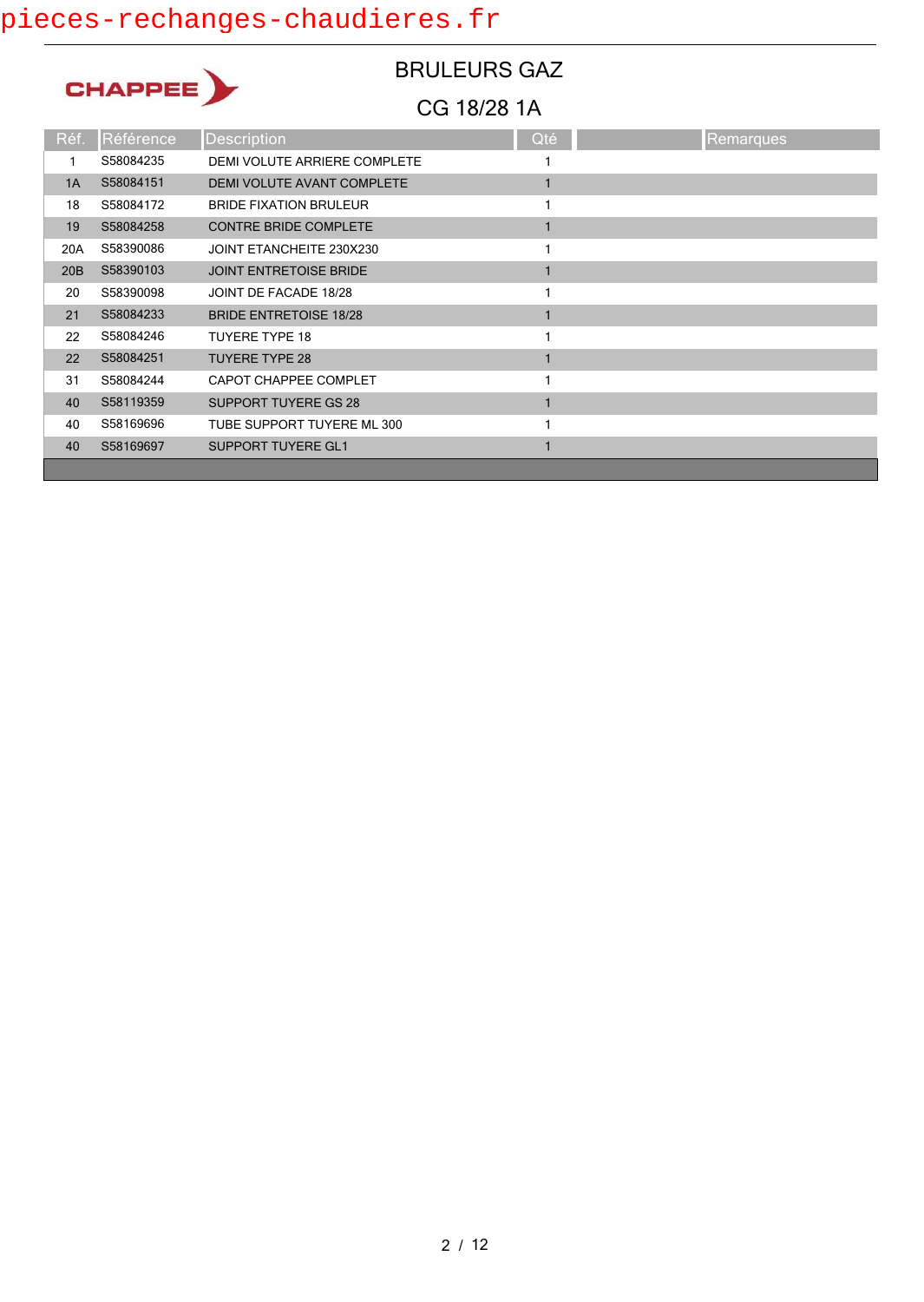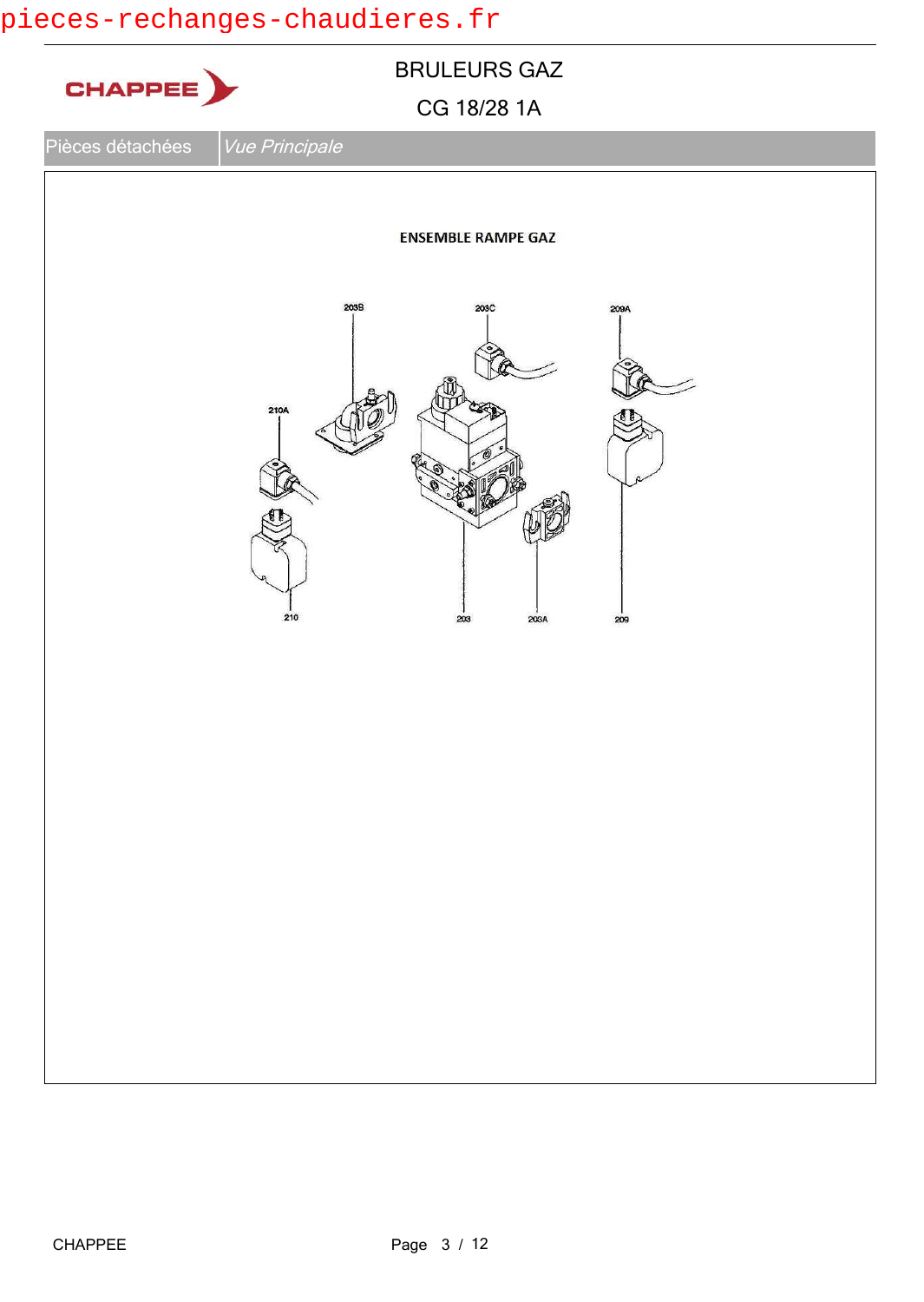| CHAPPI |  |
|--------|--|
|        |  |

### BRULEURS GAZ

| Réf.         | Référence | <b>Description</b>                  | Qté | <b>Remarques</b>                    |
|--------------|-----------|-------------------------------------|-----|-------------------------------------|
| 0            | S58559801 | BOBINE N°1100 MBDLE 405/407         |     | PIECE DE RECHA<br><b>MULTIBLOC</b>  |
| $\mathbf{0}$ | S58559802 | <b>BOBINE NÄŠ1200 MBDLE 410/412</b> |     | PIECE DE RECHA<br><b>MULTIBLOC</b>  |
| 0            | S58559809 | ELEMENT FILTRANT 405/407            |     | PIECE DE RECHA<br><b>MULTIBLOC</b>  |
| $\mathbf{0}$ | S58559810 | ELEMENT FILTRANT 410/412            |     | PIECE DE RECHA<br><b>MULTIBLOC</b>  |
| 0            | S58084210 | RAMPE GAZ 3A023                     | 1   | RAMPE GAZ<br><b>COMPLETE</b>        |
| $\mathbf{0}$ | S58084211 | RAMPE GAZ 3A034                     |     | <b>RAMPE GAZ</b><br><b>COMPLETE</b> |
| 0            | S58084214 | RAMPE GAZ 3A044                     |     | <b>RAMPE GAZ</b><br><b>COMPLETE</b> |
| 203          | S58559790 | MULTIBLOC MBDLE 407 B01 S50         | 1   |                                     |
| 203          | S58559791 | MULTIBLOC MBDLE 410 B01 S50         | 1   |                                     |
| 203          | S58559792 | MULTIBLOC MBDLE 412 B01 S50         |     |                                     |
| 203A         | S58559797 | BRIDE DROIT.TYP.MB405/407 R3/4      |     |                                     |
| 203A         | S58559798 | BRIDE DROIT TYP MB410/412 R 1"      |     |                                     |
| 203B         | S58084254 | RACCORD 3/4" LANCE/RAMPE GAZ        |     |                                     |
| 203B         | S58084255 | RACCORD 1" LANCE/RAMPE GAZ          |     |                                     |
| 203C         | S58084195 | CABLE MULTIBLOC COMPLET             |     |                                     |
| 209A         | S58084238 | CABLE PRESSOSTAT GAZ"MINI"CPLT      | 1   |                                     |
| 209          | S58084257 | PRESSOSTAT GAZ "MINI" COMPLET       |     |                                     |
| 210          | S58084256 | PRESSOSTAT GAZ "MAXI" COMPLET       |     |                                     |
| 210A         | S58084239 | CABLE PRESSOSTAT GAZ"MAXI"CPLT      | 1   |                                     |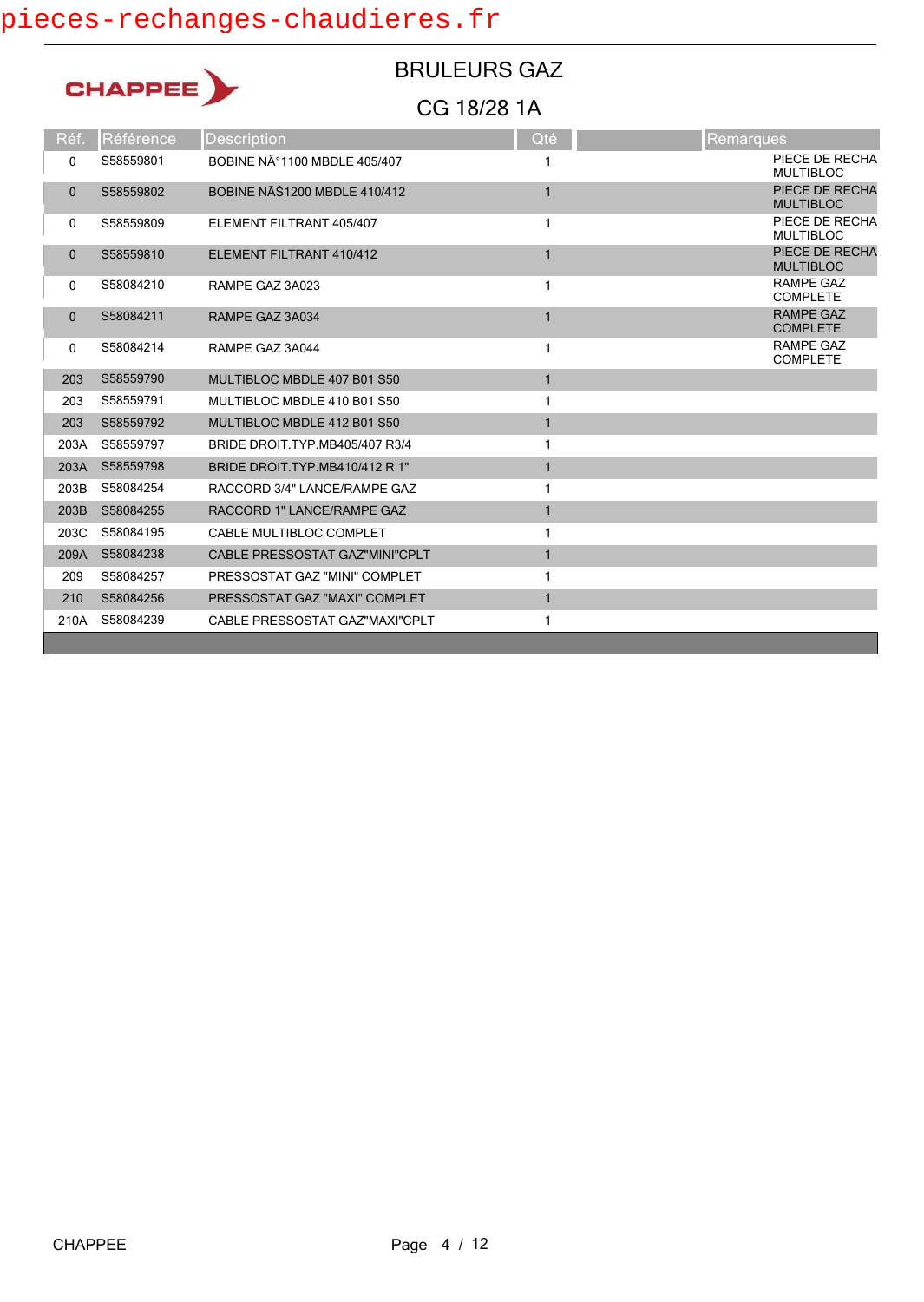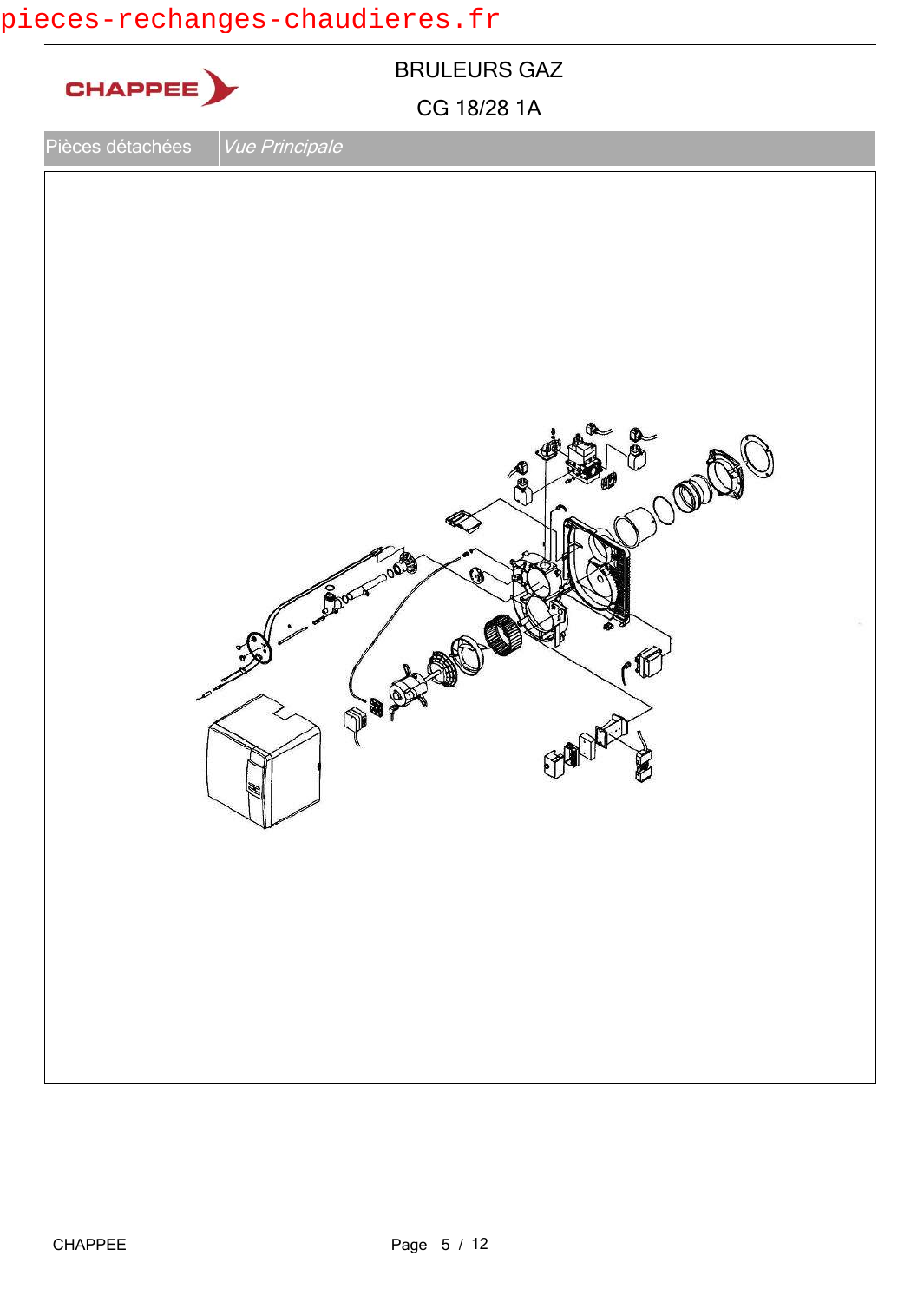|                |      |                  |                           | <b>BRULEURS GAZ</b> |     |                  |
|----------------|------|------------------|---------------------------|---------------------|-----|------------------|
| <b>CHAPPEE</b> |      |                  | CG 18/28 1A               |                     |     |                  |
|                | Réf. | <b>Référence</b> | Description               |                     | Oté | <b>Remarques</b> |
|                |      | S58084259        | POCHETTE VISSERIE         |                     |     |                  |
|                |      | S58083499        | POCHETTE FIXATION BRULEUR |                     |     |                  |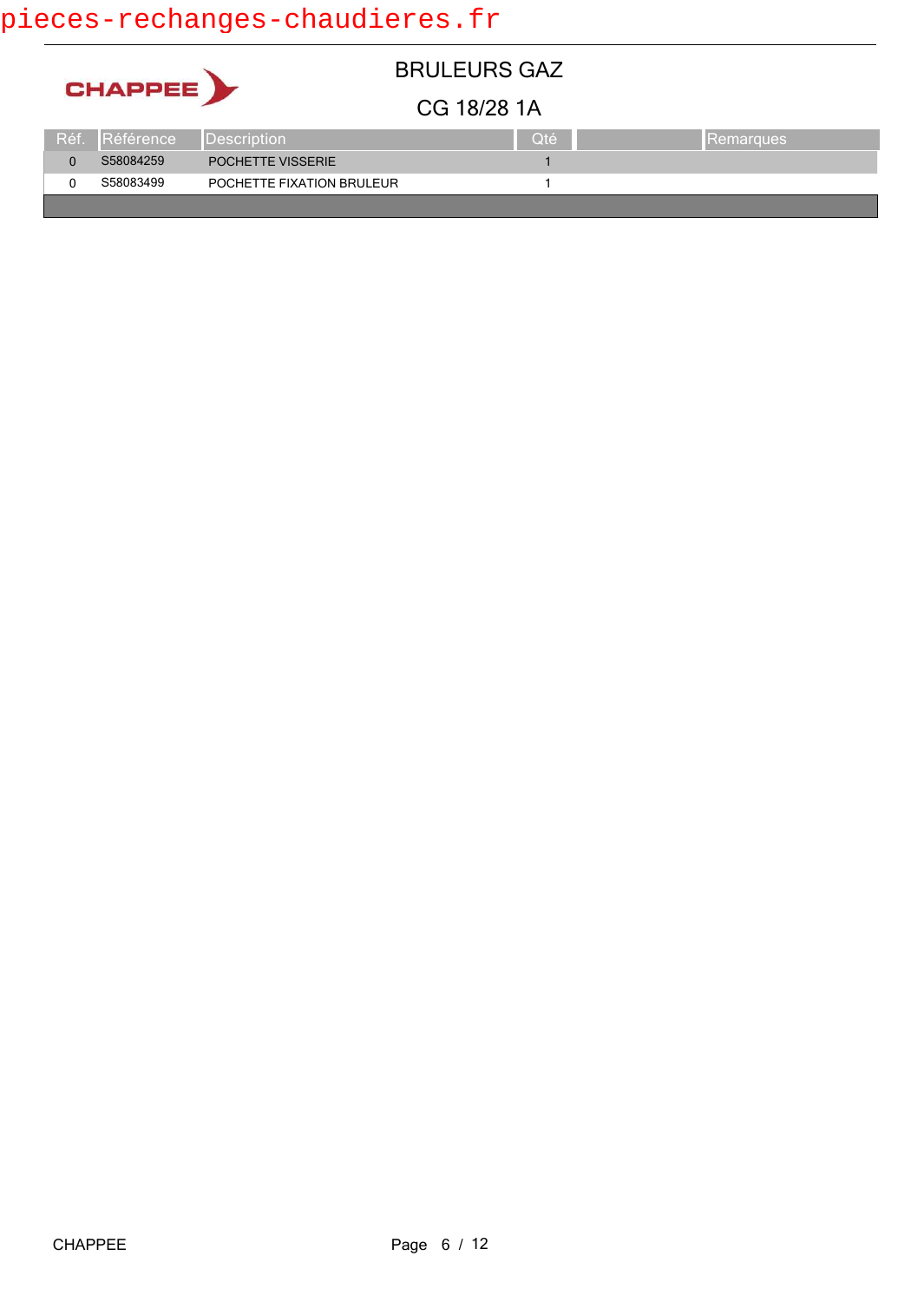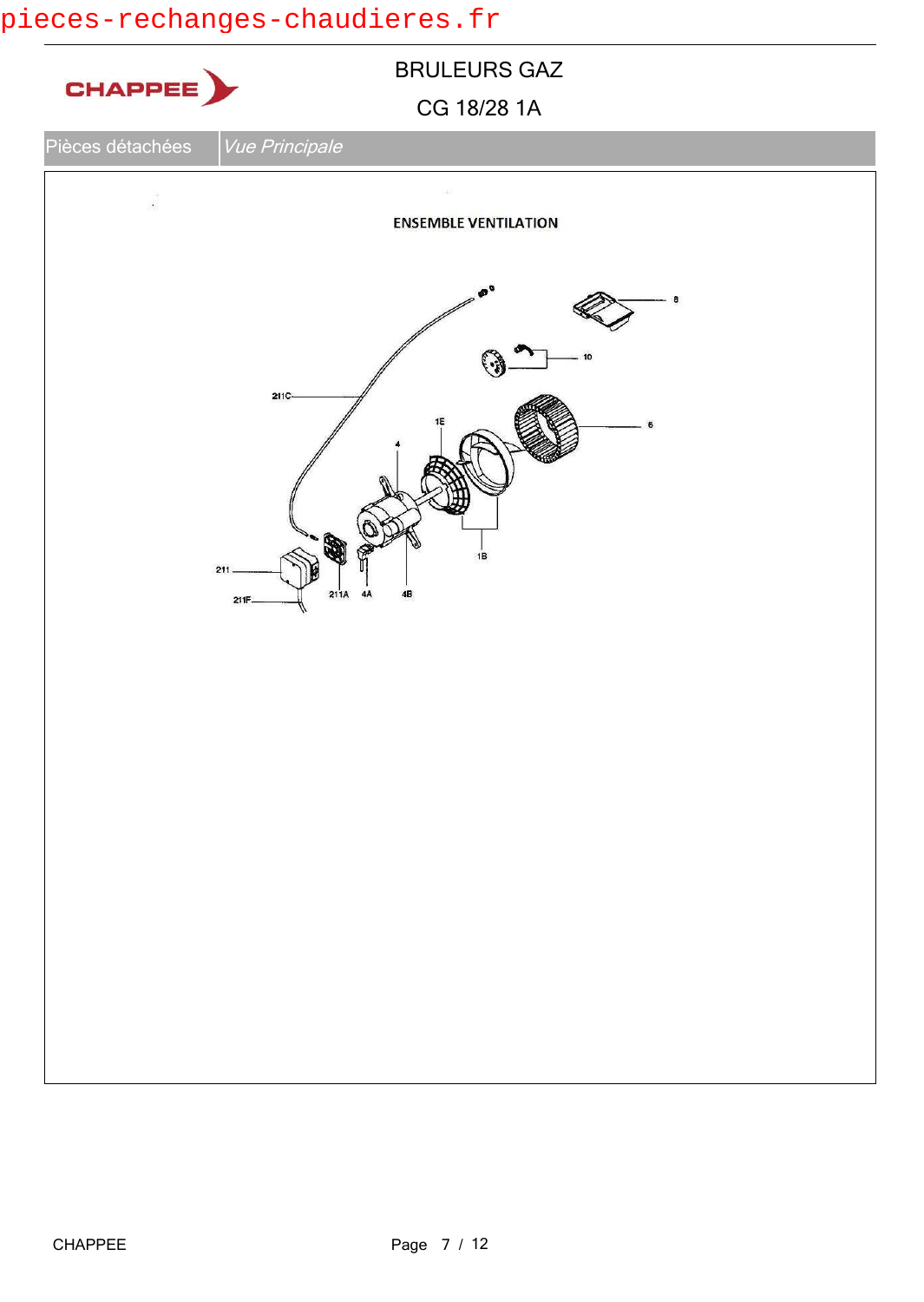CHAPPEE )

# BRULEURS GAZ

| Réf.         | Référence | <b>Description</b>                   | Qté | Remarques |
|--------------|-----------|--------------------------------------|-----|-----------|
| $\mathbf{0}$ | S58084260 | POCHETTE RACCORDS PRESSOSTAT         |     |           |
| 1B           | S58084157 | <b>ENS.OEILLARD + GRILLE</b>         |     |           |
| 1E           | S58119312 | <b>GRILLE D'ASPIRATION</b>           |     |           |
| 4            | S58084158 | MOTEUR AEG 250W                      |     |           |
| 4A           | S58518492 | <b>CABLE D'ALIMENTATION MOTEUR</b>   |     |           |
| 4B           | S58209878 | <b>CONDENSATEUR 8MF MOTEUR</b>       |     |           |
| 6            | S58409943 | <b>TURBINE 160X62 RE + VIS</b>       |     |           |
| 8            | S58084159 | <b>VOLET D'AIR</b>                   |     |           |
| 10           | S58084163 | <b>BOUTON DE VOLET D'AIR COMPLET</b> |     |           |
| 211          | S58569409 | PRESSOSTAT D'AIR GW10 A4 (172690)    |     |           |
| 211A         | S58084240 | SUPPORT PRESSOSTAT D'AIR CPLT        |     |           |
| 211C         | S58084288 | TUBE VERSILIC D=4X6 LG=420           |     |           |
| 211F         | S58084194 | CABLE PRESSOSTAT D'AIR MA1           |     |           |
|              |           |                                      |     |           |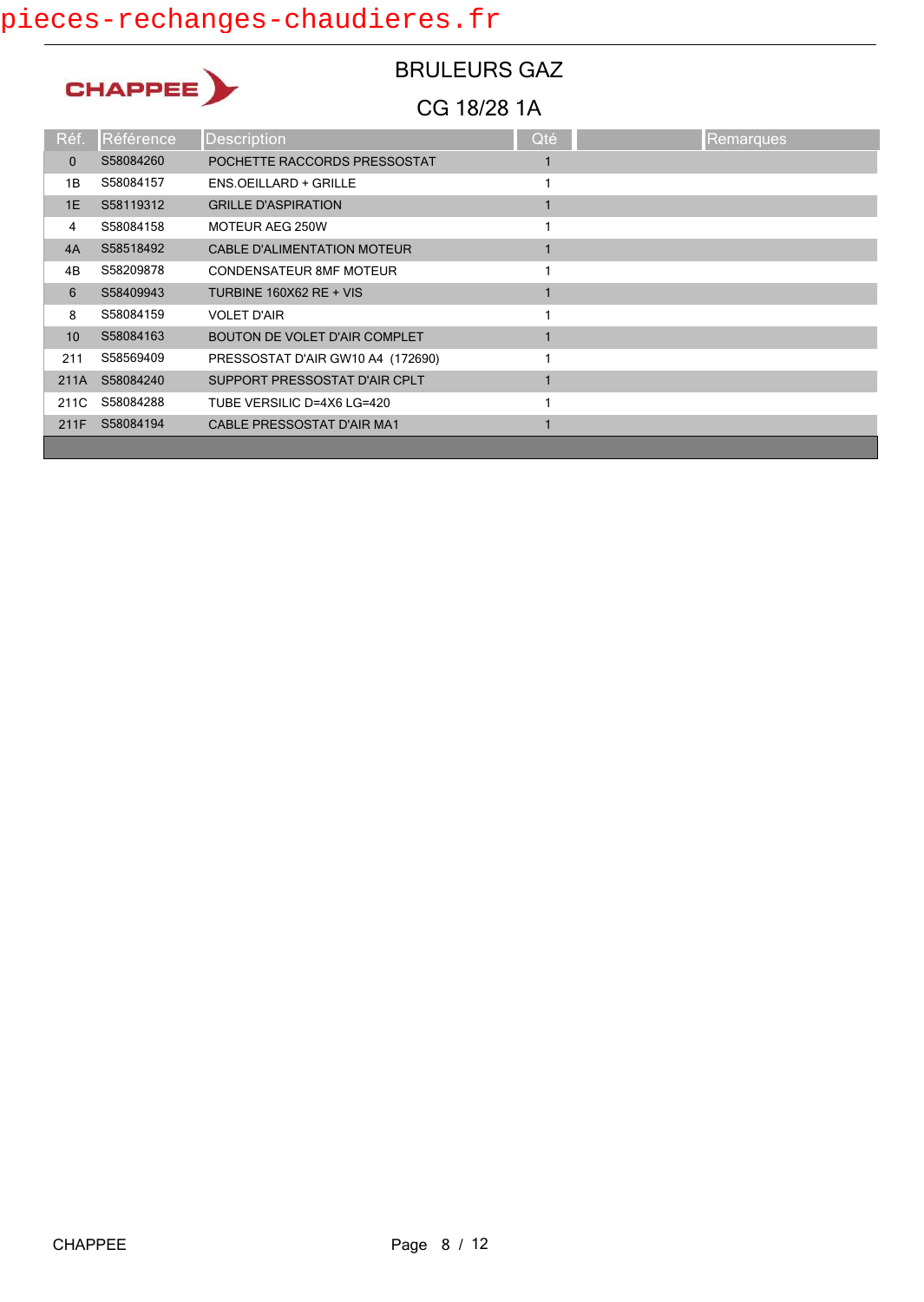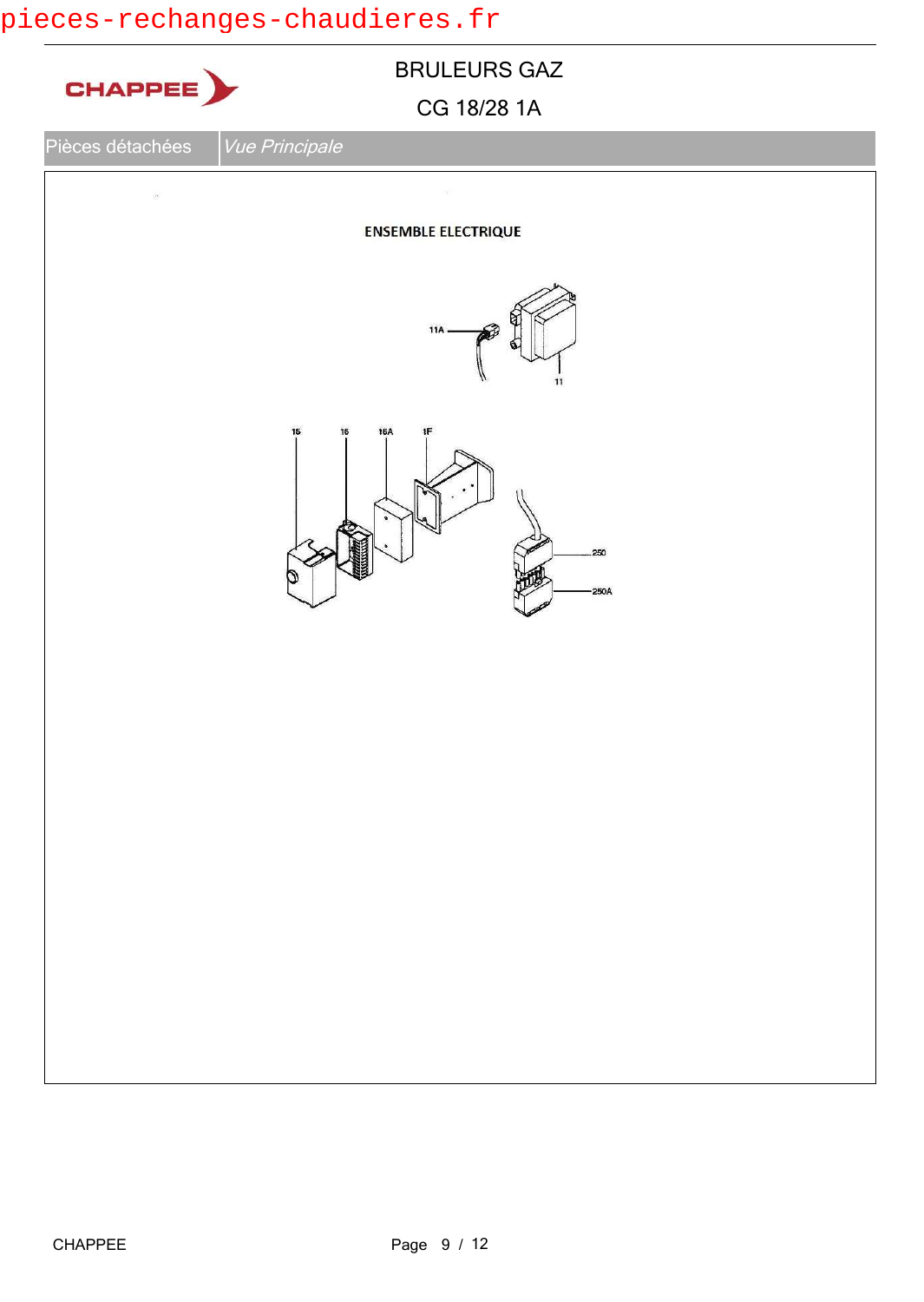CHAPPEE)

### BRULEURS GAZ

| Réf. | Référence | <b>Description</b>                   | Qté | Remarques |
|------|-----------|--------------------------------------|-----|-----------|
| 1F   | S58084156 | SUPPORT BOITE DE CONTROLE            |     |           |
| 11   | S58084234 | <b>TRANSFORMATEUR P/18-28</b>        |     |           |
| 11A  | S58083188 | CABLE RACCORD TRANSFORMATEUR 52L1050 |     |           |
| 15   | S58539817 | BLOC ACTIF LGB21.330 A27             |     |           |
| 16   | S58084160 | SOCLE AGK11+PASSE CABLES AGK66       |     |           |
| 16A  | S58539816 | <b>REHAUSSE AGK 21</b>               |     |           |
| 250  | S58084165 | CONNECTEUR FEMELLE 7 BROC CPLT       |     |           |
| 250A | S58589947 | CONNECTEUR MALE 4 BROCHES CPLT       |     |           |
|      |           |                                      |     |           |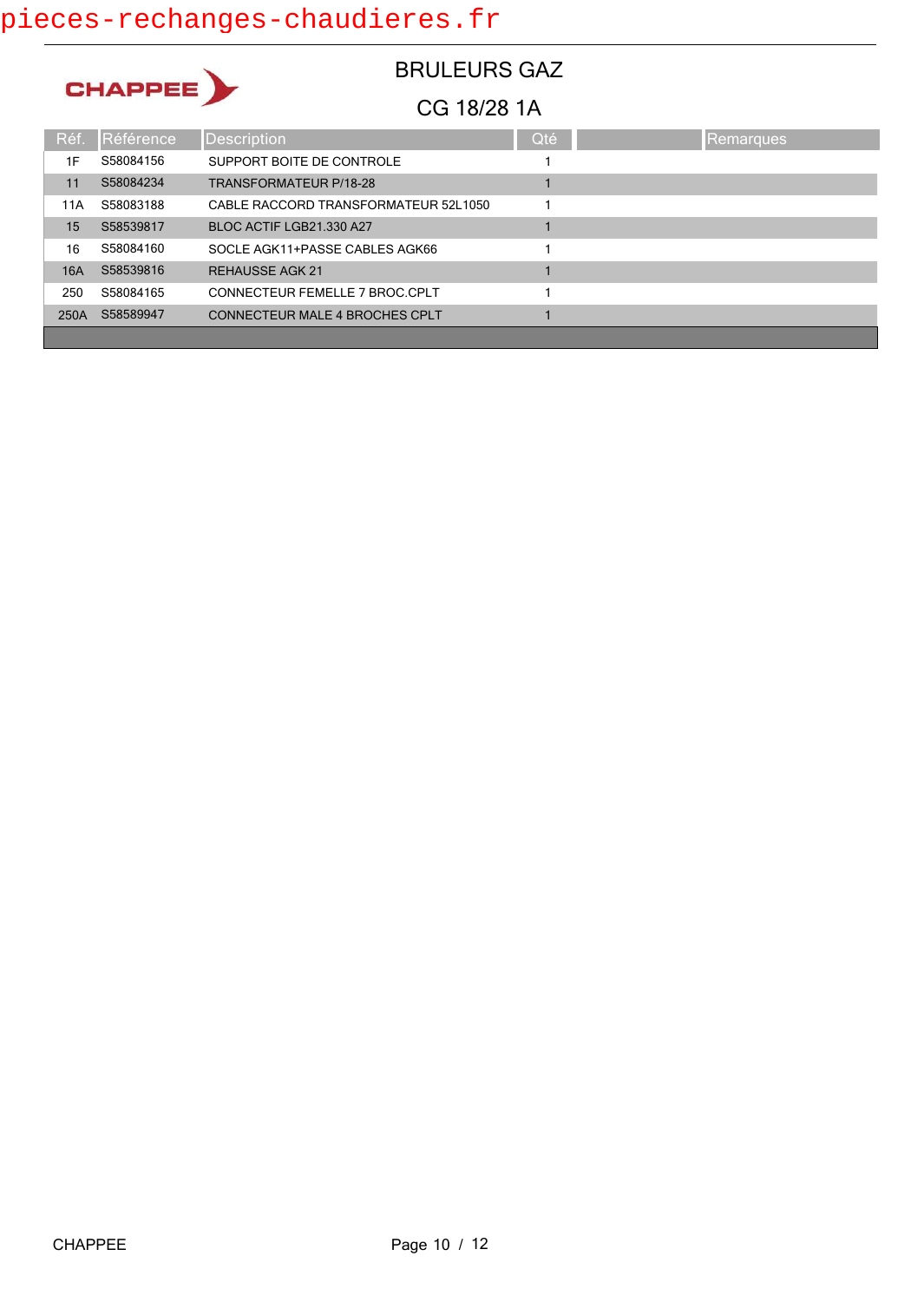